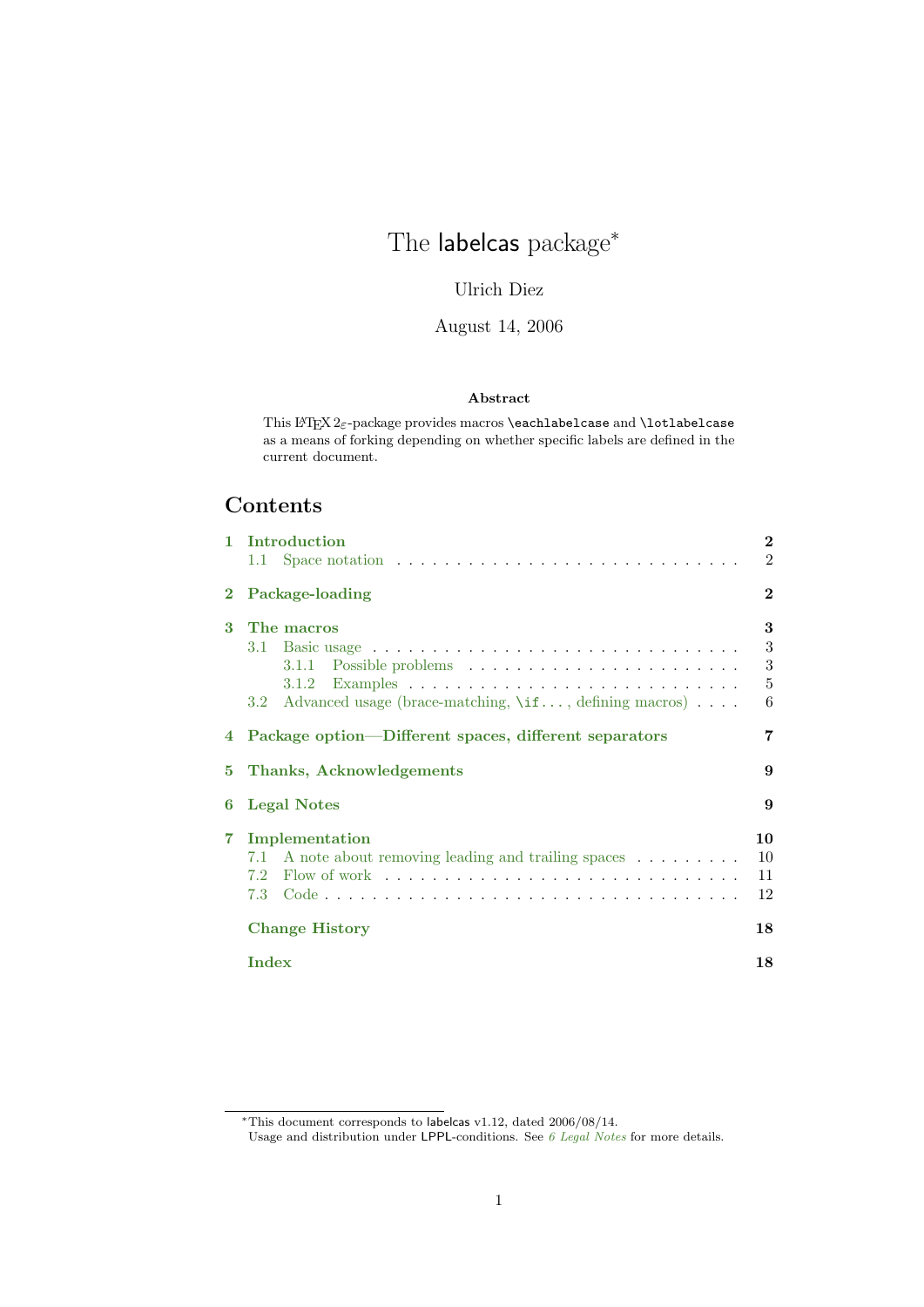## <span id="page-1-0"></span>1 Introduction

The package's name labelcas is an eight-letter abbreviation for the phrases "label" and "case".

There are rare occasions where the author of a document would like to have detected whether specific labels are defined/in use within the document so that proper forking/referencing can take place. This package provides the macros \eachlabelcase and \lotlabelcase which might facilitate this task.

A mechanism for branching depending on whether referencing-labels exist, might be handy, e.g., when extracting a "snippet" from a large document: In case that within the snippet a label/document-part is referenced which is outside the snippet's scope, ugly '??' will intersperse the resulting output-file and warnings about undefined references will accumulate within the log-file.

By testing the label's existence, you can catch up the error and either change the way of referencing (e.g., refer to the snippet's bibliography instead) or completely suppress referencing for those cases. (By using David Carlisle's xr- or xr-hyper-package, you can make available labels of the large document to the snippet also. A label not defined in the snippet can be picked up from the large document. . . )

### <span id="page-1-1"></span>1.1 Space notation

When listing some piece of TEX-source-code, you may need to visibly distinguish word-separation from single space-characters. The symbol  $\Box$  is chosen whenever it is important to give a visible impression of a space-character in a (possibly ASCIIencoded) T<sub>E</sub>X-input-file.  $\Box x$  does not represent a character of an input-file but a token which occurs after tokenizing the input. The token's category-code is  $x$ , the character-number usually is 32, which is the ASCII-number of the space-character.

## <span id="page-1-2"></span>2 Package-loading

The package is to be loaded in the document-preamble by \usepackage.

```
\usepackage{labelcas} or
\usepackage[DefineLabelcase]{labelcas}.
```
The only package-option is DefineLabelcase. Its usage is described in sec-tion [4 Package option—Different spaces, different separators](#page-6-0).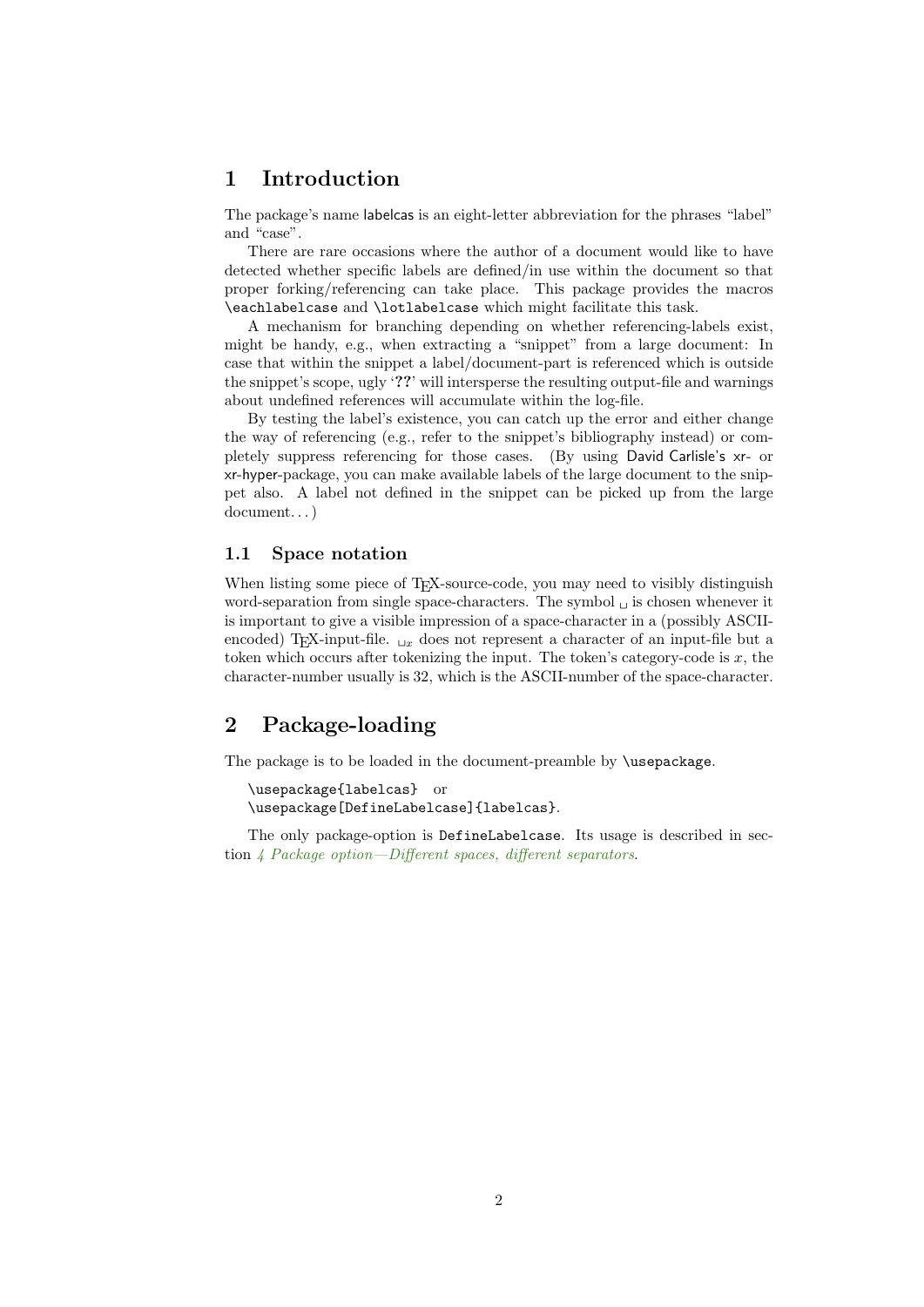### <span id="page-2-3"></span><span id="page-2-0"></span>3 The macros

#### <span id="page-2-1"></span>3.1 Basic usage

\eachlabelcase The macro \eachlabelcase iterates on a comma-separated list of "argumenttriplets", whereby each triplet specifies: 1. a label,

2. action if the label is defined,

3. action if the label is undefined.

During the iteration, an "action-queue" is gathered up from these specifications. After iterating, the "action-queue" will be executed. You can also specify a new macro-name within an optional argument. If you do so, the "action-queue" will not be executed but the macro will be defined to perform the actions specified in the queue:

 $\texttt{\} \texttt{a}$  \eachlabelcase [\macro]{  $\{ \label{a} \texttt{(a} \texttt{b} \}$  {\action if label 1 undefined)},  ${\{\langle label~2\rangle\}}{\{\langle action~if~label~2~defined\rangle\}}$ , ...

 ${\{\langle label \ n \rangle\}}{\{\langle action \ if \ label \ n \ defined \rangle\}}{\{\langle action \ if \ label \ n \ undefined \rangle\}} }$ 

Space-tokens which might surround the comma-separated triplets will be gobbled.

- \lotlabelcase The macro \lotlabelcase iterates on a comma-separated list of label-names and tests for each name if the corresponding label is defined. Within the arguments you can specify actions for the cases: 1. all labels are defined,
	- 2. none of the labels is defined,
	- 3. some labels are defined/some are undefined,
	- 4. the list does not contain any label.

Like in \eachlabelcase, you can also specify a new macro-name within an optional argument. If you do so, the action will not be executed but the macro will be defined to perform the action:

 $\ldots$ [\macro]{\label 1\,\label 2\,...,\label n\}  $\{\langle actions \text{ if all labels are defined} \rangle\}$  $\{ \langle actions \text{ if all labels are undefined} \rangle \}$  $\{\langle actions \text{ if some labels are defined and some labels are undefined}\rangle\}$  $\{\langle actions \text{ if } list \text{ is empty}\rangle\}$ 

Space-tokens which might surround the label-names will be gobbled. One level of braces will also be gobbled so that you can also test for labels the names of which start or end by a space or contain some comma.

#### <span id="page-2-2"></span>3.1.1 Possible problems

- Testing for labels which are not definable according to the syntax-rules will lead to T<sub>E</sub>X-internal error-messages and deliver unexpected/unwanted results!
- "Label- and referencing management" in  $\mathbb{F} \to \mathbb{F} \times \mathbb{Z}$  is done by means of the aux-file, the content of which is gathered and corrected during several LATEX-runs, and which does not yet exist in the first run. So, in the first run, all labels from the current document are undefined—when applying \...labelcase to labels of the current document, it will in any case take at least two LATEX-runs until everything matches out correctly.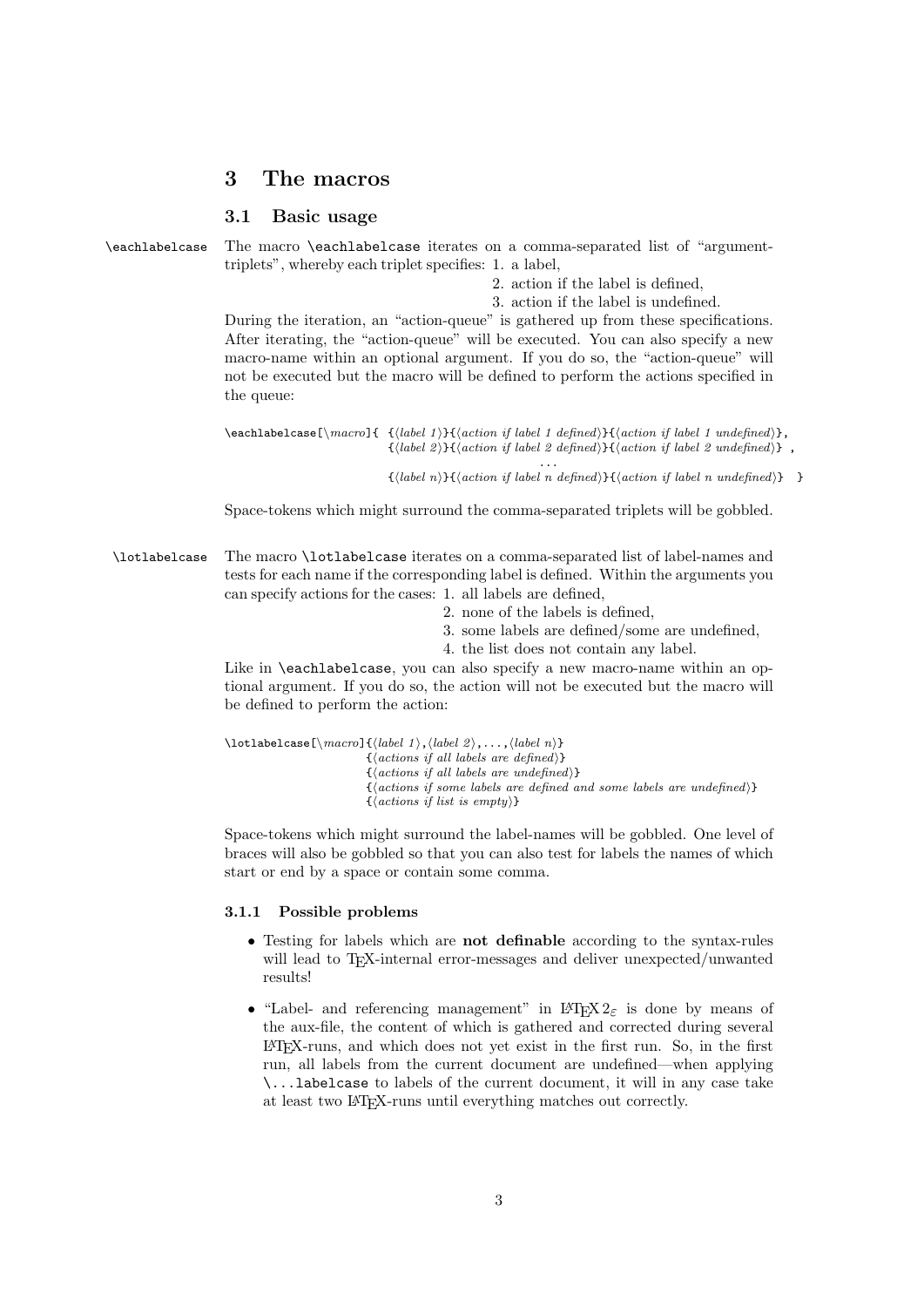• It was mentioned that, in the macros \eachlabelcase and \lotlabelcase, space-tokens which surround the argument-triplets/label-names, will be gobbled. There are situations where the category-code of the input-character  $\Box$  is changed—e.g., due to a preceding \obeyspaces or when using some package where the encoding of TEX-input-files is played around with. In such cases, the input-character  $\alpha$  does not get tokenized as space-token any more but as some  $\mu \neq 10$ -token, so that in such cases, triplets/labels in these macros may, in the input-file, not be surrounded by  $\Box$ -characters. If you want to have these  $\mu \neq 10$ -tokens gobbled anyway, you can easily achieve this by defining another set of these macros where the appropriate token,

e.g.,  $_{113}$  (active-space) instead of  $_{110}$  (space-token), is taken into account. How this is done, is described in section  $\frac{1}{4}$  Package option—Different spaces, [different separators](#page-6-0).

- $\bullet$  In the very unlikely case<sup>[1](#page-3-0)</sup> that you wish \lotlabelcase (or variants thereof<sup>[2](#page-3-1)</sup>)to scan for the label **\@nil**, **\@nil** has to be put in braces and/or has to be surrounded by space-tokens. This is because the internal iteratormacros terminate on **\@nil.**
- Internally token-registers are used and temporary-macros get defined. So the macros **\eachlabelcase** and **\lotlabelcase** (and all variants<sup>[2](#page-3-1)</sup>) are not "full-expandable". This means, \edef or \write or control-sequences the like which evaluate their arguments fully, cannot be applied to them.<sup>[3](#page-3-2)</sup> Therefore they are declared robust.
- \lotlabelcase and \eachlabelcase can be nested. Inner instances will be gathered into the action-queues of outer instances.
- If the optional argument for defining a  $\langle macro\rangle$  rather than having the action(s) executed immediately, is used,  $\langle macro\rangle$  will only be defined within the group where the \...labelcase-command occurred.

\@ifdefinable is involved into the assignment-process, so that an "alreadydefined"-error is forced whenever an existing macro is about to be overridden. If you need it global, you can achieve this—after having  $\langle macro \rangle$  defined—by something like \global\let\macro=\macro.

If you need a "long"-macro, you can achieve this—after having  $\langle macro\rangle$ defined—by something like:

\expandafter\renewcommand\expandafter\macro\expandafter{\macro}. But think about it. These macros don't take arguments!

• If you use the arguments of \lotlabelcase/\eachlabelcase for defining other referencing-labels, things can easily get very confusing. . .

<span id="page-3-0"></span><sup>&</sup>lt;sup>1</sup>The case is very unlikely because it is a convention in  $\text{LPTEX } 2\varepsilon$  to leave **\@nil** undefined. If labels are defined in terms of macros, these macros are to expand to something that can be evaluated by a \csname...\endcsname-construct. If they are to expand to something, they must be defined. . .

<span id="page-3-1"></span> $2\rightarrow 4$  Package option—Different spaces, different separators.

<span id="page-3-2"></span> ${}^{3}$ In any case it cannot be ensured that all arguments supplied are "full-expandable"...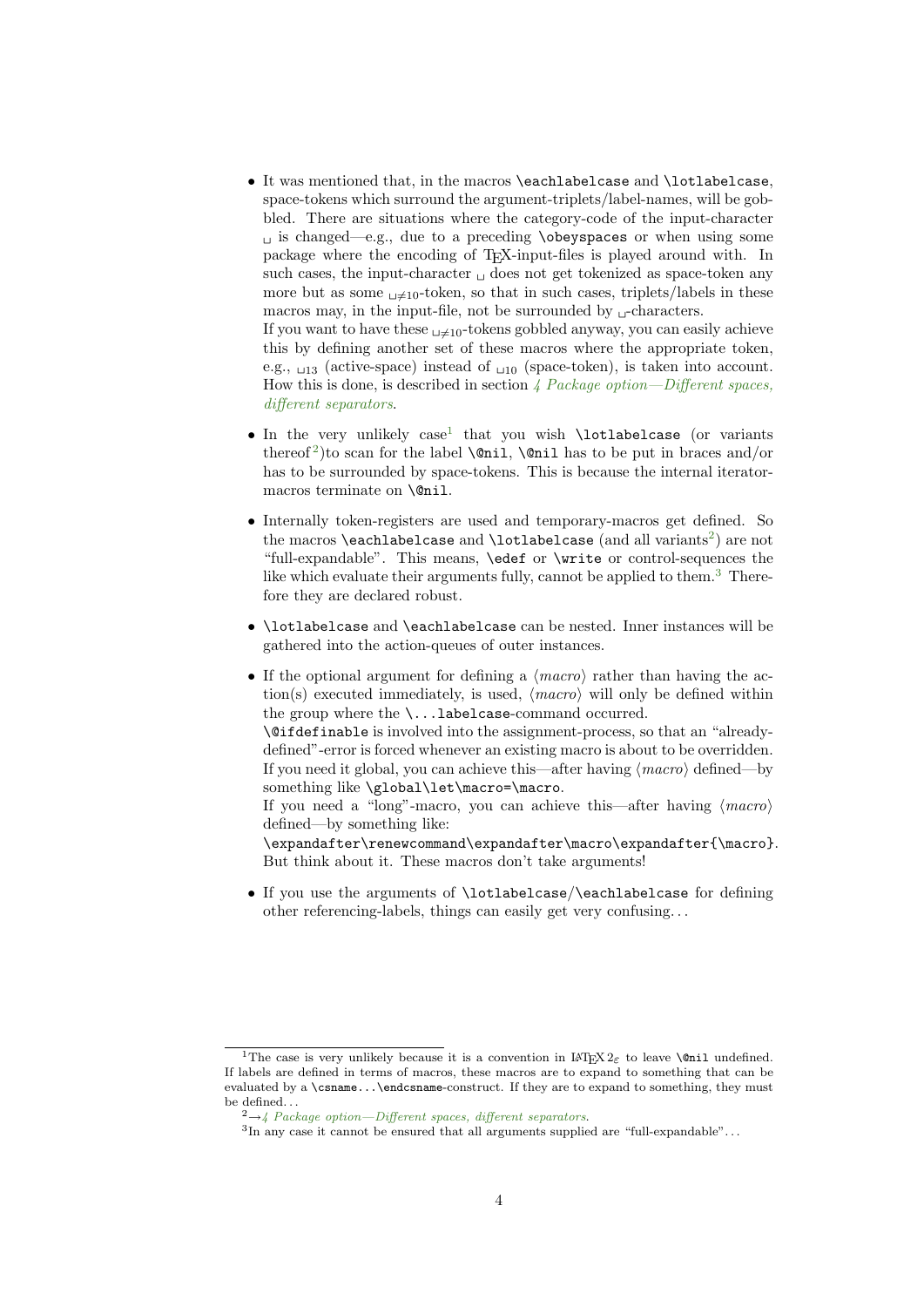#### <span id="page-4-0"></span>3.1.2 Examples

Within this document, only the labels sec1, sec2, sec3, sec4, sec5 and sec6 are defined.

\lotlabelcase{sec1, sec2 , {sec3} ,sec4} {All labels are defined.} {None of the labels is defined.} {Some labels are defined, some not.} {The list is empty.}

yields: All labels are defined.

\lotlabelcase{sec1, sec2 , UNDEFINED ,sec3} {All labels are defined.} {None of the labels is defined.} {Some labels are defined, some not.} {The list is empty.}

yields: Some labels are defined, some not.

```
\lotlabelcase{UNDEF1, UNDEF2, {UNDEF3}, UNDEF4}
             {All labels are defined.}
             {None of the labels is defined.}
             {Some labels are defined, some not.}
             {The list is empty.}
```
yields: None of the labels is defined.

```
\lotlabelcase{ ,, ,}
             {All labels are defined.}
             {None of the labels is defined.}
             {Some labels are defined, some not.}
            {The list is empty.}
```
yields: The list is empty.

\lotlabelcase[\test]{sec1, sec2 , UNDEFINED ,sec3} {All labels are defined.} {None of the labels is defined.} {Some labels are defined, some not.} {The list is empty.}

defines: \test: macro:->Some labels are defined, some not.

\eachlabelcase{ {sec1}{sec1 defined/}{sec1 undefined/}, {sec2}{sec2 defined/}{sec2 undefined/} , {UNDEF}{UNDEF defined/}{UNDEF undefined/} , {sec3}{sec3 defined.}{sec3 undefined.} }

yields: sec1 defined/sec2 defined/UNDEF undefined/sec3 defined.

\eachlabelcase[\test]{ {sec1}{sec1 defined/}{sec1 undefined/}, {sec2}{sec2 defined/}{sec2 undefined/} , {UNDEF}{UNDEF defined/}{UNDEF undefined/} , {sec3}{sec3 defined.}{sec3 undefined.} }

defines: \test:

macro:->sec1 defined/sec2 defined/UNDEF undefined/sec3 defined.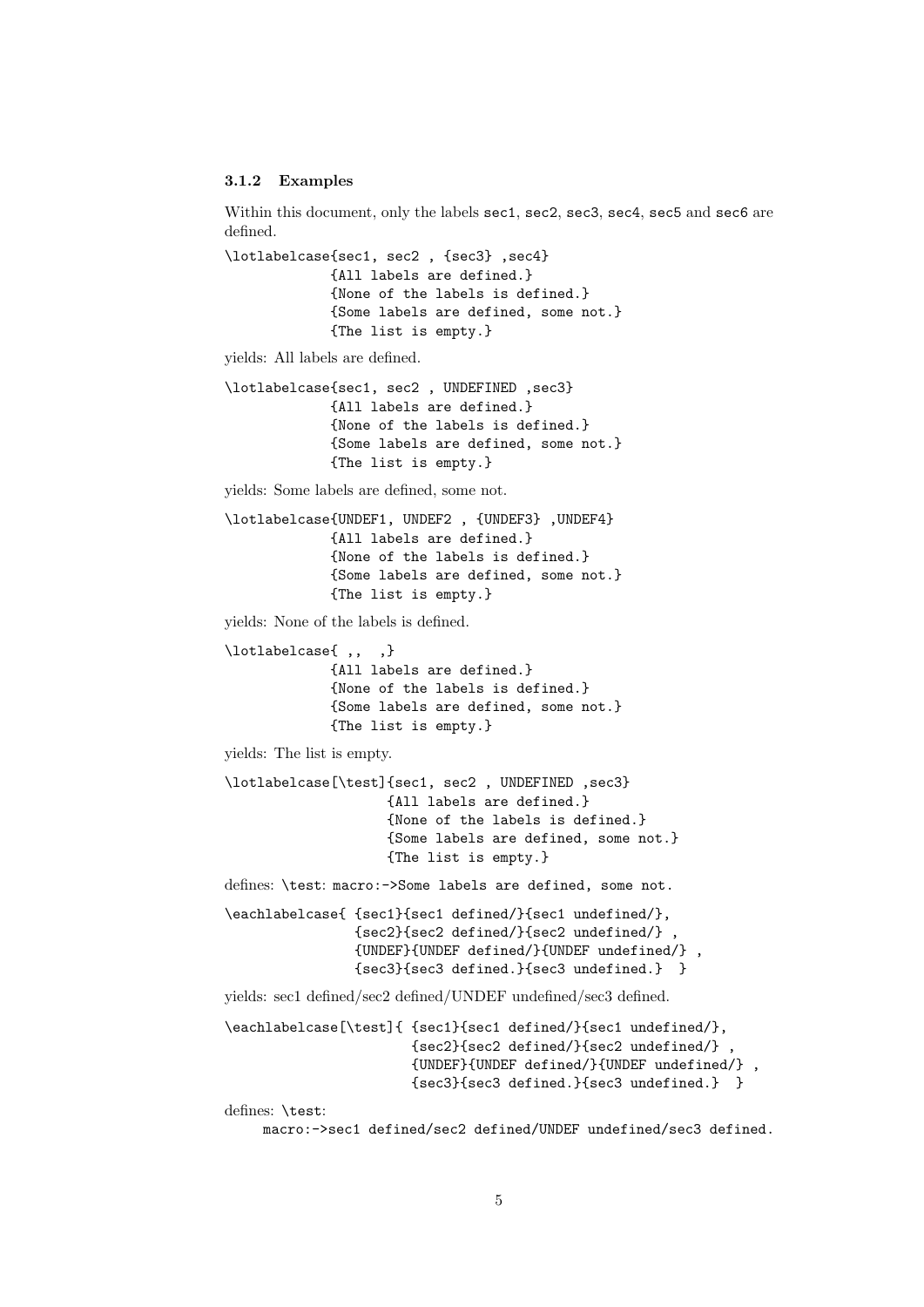### <span id="page-5-0"></span>3.2 Advanced usage (brace-matching,  $\iota$ if..., defining macros)

- Braces within the arguments/comma-separated items must be balanced.
- Within the "action-parts" of \eachlabelcase's argument-triplets from which the action-queue is formed, balancing  $\iota$ :.. $\epsilon$ ... $\iota$ :... $\iota$ :... is not required. But ensured must be, that in the resulting action-queue everything is balanced correctly in any case.

\eachlabelcase{ {sec1} {\if aa} {\if ab}, {sec2} {a is a\else} {a is b\else} ,  $\{sec3\}$ {a is not a\fi.}{a is not b\fi.} } is gathered to: \if aaa is a\else a is not a\fi. Executing the queue yields: a is a.  $\text{back} {\text{se}} \leftarrow {\text{set} {\text{a}} \leftarrow {\text{ab}},$ 

{sec3} {a is not a\fi.}{a is not b\fi.} } is gathered to: \if aaa is b\else a is not a\fi. Executing the queue yields: a is b.

When trying such obscure things, you must be aware that brace/groupnesting is independent from conditional-nesting! You might easily end up with a "forgotten-endgroup"-error or some "extra \else. . . "-error when placing such things into other \if...\else...\fi-constructs!

{UNDEF} {a is a\else} {a is b\else} ,

• If you wish to use the arguments/comma-separated items for defining macros, no extra #-level is needed as everything is accumulated within/processed by means of token-registers.

\eachlabelcase{ {sec1}{\def\testA#1#2#3}{\def\testB#1#2#3},  $\{sec2\}$   $\{\{\#1, \#2, \#3\}\}$   $\{\{\#3, \#2, \#1\}\}$  } is gathered to:  $\def\escript{\#1#2#3{#1, #2, #3}.$ Executing the queue defines: \testA: macro:#1#2#3->#1,#2,#3 \testB: undefined .

```
\eachlabelcase{ {sec1}{\def\testA#1#2#3}{\def\testB#1#2#3},
               {UNDEF} {{#1,#2,#3}} {{#3,#2,#1}} }
is gathered to: \def\esim2444442#3{#3, #2, #1}.
Executing the queue defines: \testA: macro:#1#2#3->#3,#2,#1
                        \testB: undefined .
```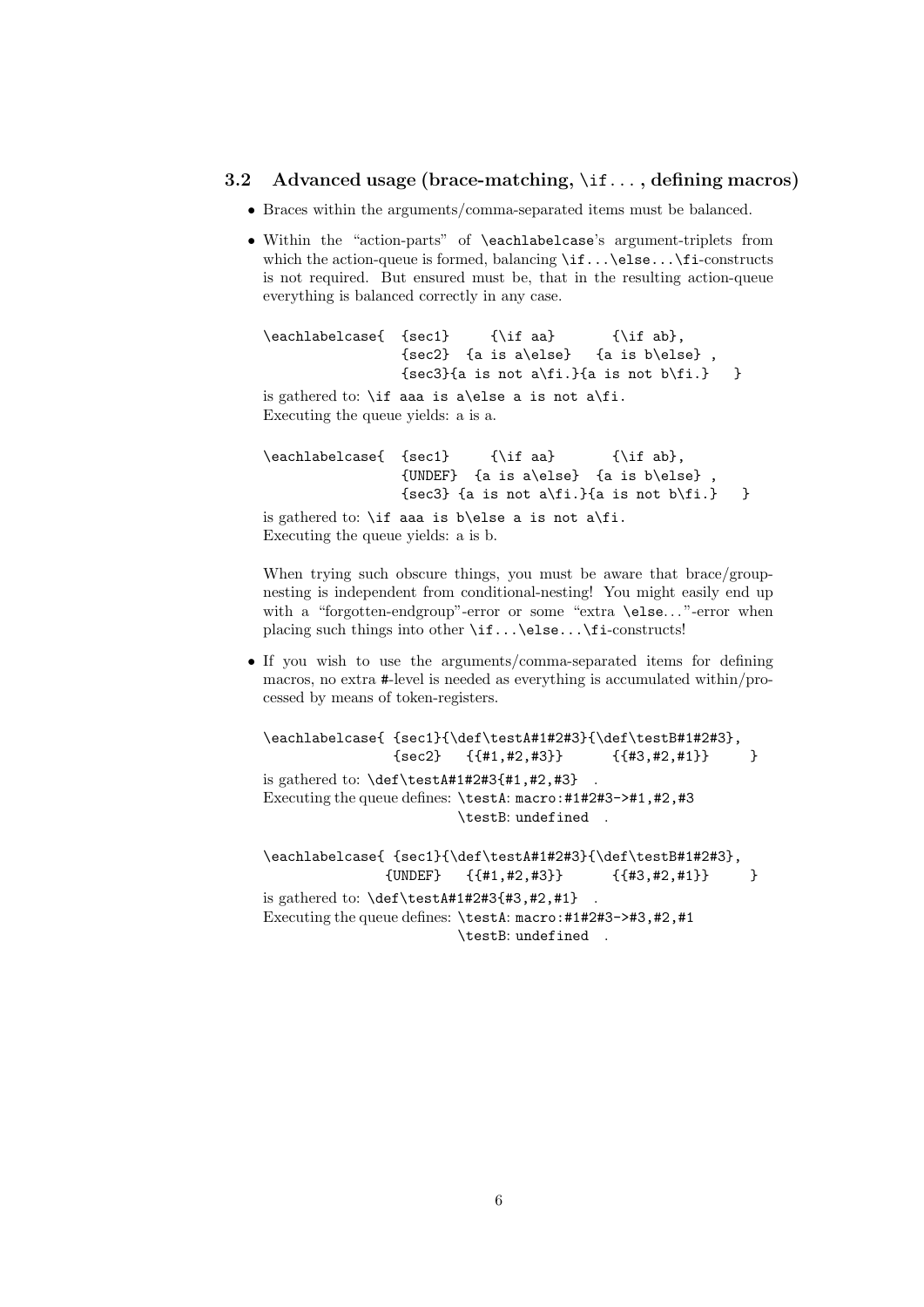## <span id="page-6-1"></span><span id="page-6-0"></span>4 Package option—Different spaces, different separators

Above was said that space-tokens  $(\mu_{10}$ -tokens) which surround the comma-listarguments of \eachlabelcase and \lotlabelcase are gobbled.

There are circumstances where the category-code which gets assigned to the input-character  $\Box$  during the tokenizing-process is changed, and thus the gobbling-mechanism is broken for these input-characters. E.g., due to a preceding \obeyspaces or when using some package where the encoding of TEX-input-files is played around with. This is because space-gobbling internally is implemented by means of macros with  $\Box$ 10-token-delimited arguments.

In normal circumstances,  $\Box$ -characters in the input-file which trail a controlword do not get tokenized when T<sub>EX</sub> "reads" an input. So it's kind of a problem to get space-tokens right behind the name of a control-word, e.g., as first items of the parameter-text when defining macros. A space within braces  $\{\underline{\ }$  does get tokenized as it is not preceded by a control-word, but by a brace-character. So a solution to the problem is: Define a macro which takes an (en-braced) argument and use this macro for defining the desired control-word whereby the argument is placed right behind the name of the control-word which is about to be defined. (Henceforth the term definer-macro is applied in order to call special attention to the fact that defining other control-sequences is the only purpose of such a macro.)  $A<sub>u</sub>$  as the definer-macro's argument gets tokenized while this argument is used as the first item of the desired control-word's parameter-text  $\rightarrow$  the first item of the desired control-word's parameter-text will be a space-token.

\DefineLabelcase In case of the labelcas-package, the problem of getting space-tokens as delimiters right behind control-words, is also solved by implementing such a definer-macro. It is called \DefineLabelcase and used for defining both the user-level-macros \eachlabelcase and \lotlabelcase and the internal-macros \lc@iterate, \lc@remtrailspace and \lc@remleadspace. Usually it is discarded/destroyed when defining these macros has taken place. But you can specify the package-option DefineLabelcase. When you do so, \DefineLabelcase does not get destroyed, and you can use it for creating "new variants" of \eachlabelcase and \lotlabelcase plus internals while specifying proper spacetokens and separators. \DefineLabelcase takes four mandatory arguments:

 $\Delta$ befineLabelcase{ $\langle space \rangle$ }{ $\langle delimeter \rangle$ }{ $\langle prefix \rangle$ }{ $\langle global-indication \rangle$ }

- $\langle space \rangle$  specifies the argument-surrounding token that is to be removed. Usually surrounding space-tokens shall be discarded. Usually:  $_{\sqcup 10}$  (space).
- $\langle$  delimiter  $\rangle$  specifies the delimiter/separator. Usually the argument-triplets or label-lists are comma-separated. Usually: , 12 (comma).
- $\langle prefix \rangle$  specifies the macro-name-prefix. You cannot assign the same name at the same time to different control-sequences. Therefore, when creating new variants of \eachlabelcase and \lotlabelcase, you have to specify a prefix which gets inserted at the beginning of the macro-name. E.g., specifying the prefix FOO leads to defining the macro-set:

\FOOeachlabelcase, \FOOlotlabelcase (user-macros) and

\FOOlc@iterate, \FOOlc@remtrailspace, \FOOlc@remleadspace (internal).

The original versions are just called \eachlabelcase, \lotlabelcase, \lc@iterate. . . (without a prefix in the macro-name). Usually: (empty).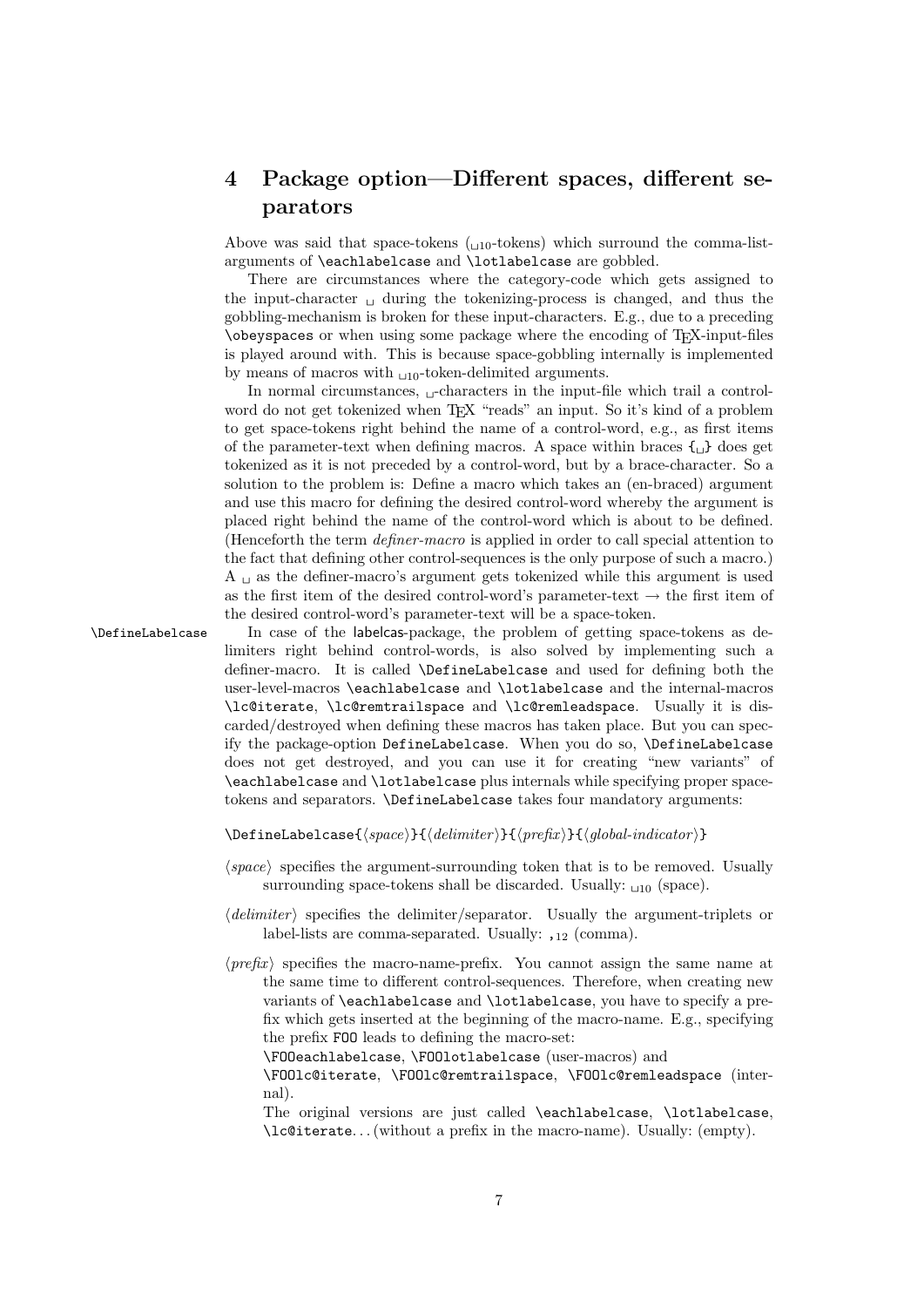$\langle \text{global-indication} \rangle$ : In case that this argument contains only the token \global, defining the new macro-set takes place in terms of \global. Otherwise the scope is restricted to the current grouping-level. Usually: \global.

Don't try weird things like specifying the same token both for  $\langle space \rangle$  and  $\langle$  delimiter), or leaving any of those empty, or specifying any of those to  $\alpha$ (, which is reserved for terminating the recursion)—unless you like error-messages! Please only specify tokens which may be used for separating parameters from each other within the parameter-text of a definition! Also please specify the  $\langle prefix \rangle$ only in terms of letter-character-tokens! There is no extra error-checking implemented on these things!

```
\begingroup
\obeyspaces
\endlinechar=-1\relax%
\DefineLabelcase{ }{/}{SPACEOBEYED}{local}%
\SPPACEOBEYED1otlabelcase[\text{sec1/1sec2} \quad UNDEF
[SPACEOBEYED1otlabelcase[\test]{sec1/\text{sec2}<sub>UUU</sub>/
UNDEF
{All_{\cup\cup\cup}label{eq:unir} \verb|label|s_{\cup\cup\cup}defined.}|{None_{\text{unif}} of_{\text{unif}} the_{\text{unif}} labels_{\text{unif}} is_{\text{unif}} defined. }{Some}_{\text{full}}labels_{\text{full}}are_{\text{full}}defined, _{\text{full}}some_{\text{full}}not.}%
{ \{ The_{\text{full}} list}_{\text{full}} is \text{full}empty.}%
\global\let\test\test%
\endgroup
defines: \test: macro:->Some_{\sqcup\sqcup\sqcup}labels_{\sqcup\sqcup\sqcup}are_{\sqcup\sqcup\sqcup}defined, _{\sqcup\sqcup\sqcup}some_{\sqcup}not.
\begingroup
\endlinechar=-1\relax
\DefineLabelcase{-}{/}{BAR}{local}%
\BARlotlabelcase[\test]{sec1/-sec2----/--%
                                        ---/sec3}%
{All labels are defined.}%
{None of the labels is defined.}%
{Some labels are defined, some not.}%<br>{The list is empty.}%
       list is empty.}%
\global\let\test\test
\endgroup
defines: \test: macro:->All labels are defined.
\begingroup
\endlinechar=-1\relax
\DefineLabelcase{.}{/}{DOT}{local}%
\DOTeachlabelcase{.{sec1}..{sec1 defined/}{sec1 undefined/}/%
..................{sec2}...{sec2 defined/}...{sec2 undefined/}./..%
..................{UNDEF}{UNDEF defined/}...{UNDEF undefined/}./%
..................{sec3}{sec3 defined.}{sec3 undefined.}..}
\endgroup
```
yields: sec1 defined/sec2 defined/UNDEF undefined/sec3 defined.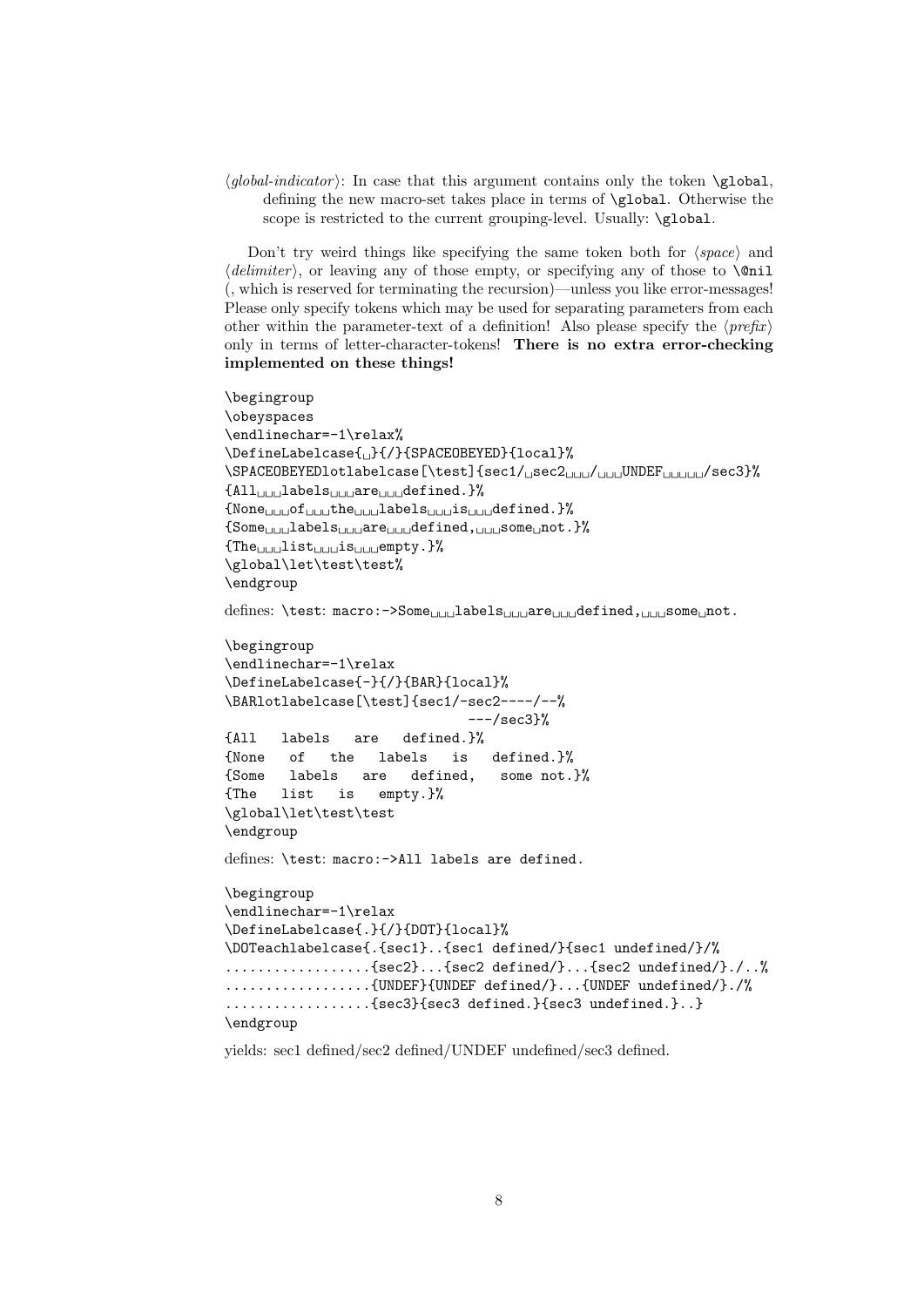## <span id="page-8-0"></span>5 Thanks, Acknowledgements

- Many thanks to all who encouraged me in making the attempt of getting things in this package less error-prone.
- Thanks to everybody who took the macro-writing challenges presented in the INFO-TEX-'Around the bend'-department which was initiated back in the early 90's by Michael Downes and regularly took place under his guidance. His summaries of the solutions are archived and online available at <http://www.tug.org/tex-archive/info/aro-bend/>. The information therein helps a great deal in understanding T<sub>E</sub>X in general and in learning about basic problem-solving-strategies—e.g., the removal of leading- and trailing spaces from an (almost) arbitrary token-sequence (exercise.015/answer.015).
- Thanks to everybody who provides valuable information at the T<sub>EX</sub>-newsgroups and mailing-lists. I received great help especially at comp.text.tex, where my—often trivial—questions were answered patiently again and again.
- Thanks to the LAT<sub>EX</sub>-package authors, not only for providing means of achieving special typesetting-goals, but also for hereby delivering informative programming-examples. labelcas actually was inspired by David Carlisle's xr- and xr-hyper-packages which make available the labels of other LAT<sub>EX</sub>documents to the current one.

### <span id="page-8-1"></span>6 Legal Notes

labelcas—Copyright (C) 2006 by Ulrich Diez ([ulrich.diez@alumni.uni-tuebingen.de](mailto:ulrich.diez@alumni.uni-tuebingen.de))

labelcas may be distributed and/or modified under the conditions of the  $\mathbb{P}$ F $\vdash$ Project Public Licence (LPPL), either version 1.3 of this license or (at your option) any later version.[4](#page-8-2) The author and Current Maintainer of this Work is Ulrich Diez. This Work has the LPPL maintenance status 'author-maintained' and consists of the files labelcas.dtx, labelcas.ins, README and the derived files labelcas.sty and labelcas.pdf.

Usage of the labelcas-package is at your own risk. There is no warrantyneither for the documentation nor for any other part of the labelcas-package. If something breaks, you usually may keep the pieces.

<span id="page-8-2"></span><sup>4</sup>The latest version of this license is in <http://www.latex-project.org/lppl.txt> and version 1.3 or later is part of all distributions of LAT<sub>EX</sub> version  $2003/12/01$  or later.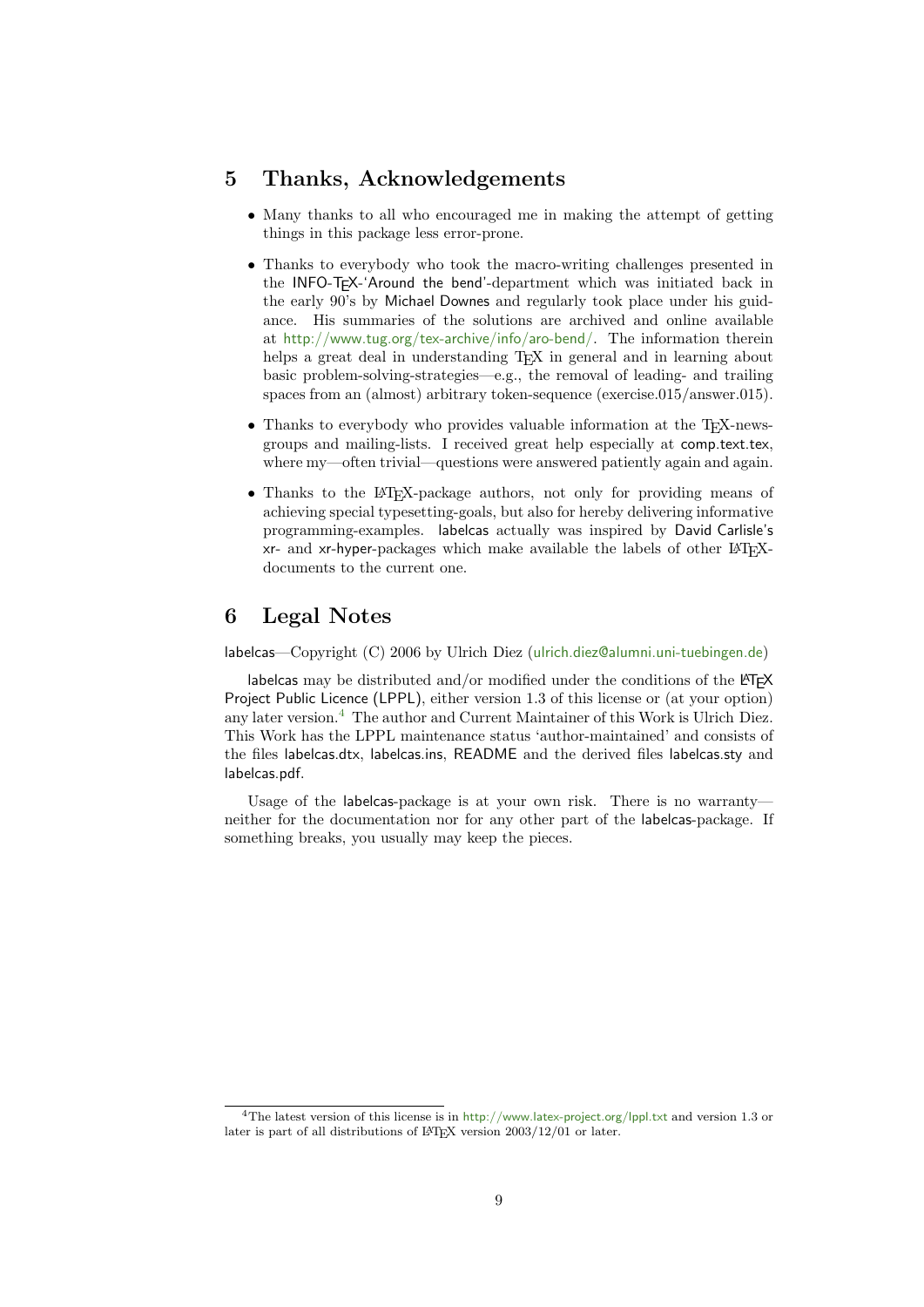## <span id="page-9-0"></span>7 Implementation

### <span id="page-9-1"></span>7.1 A note about removing leading and trailing spaces

The matter of removing trailing spaces from an (almost) arbitrary token-sequence is elaborated in detail by Michael Downes, 'Around the Bend #15, answers', a summary of internet-discussion which took place under his guidance primarily at the INFO-T<sub>F</sub>X list, but also at comp.text.tex (usenet) and via private email; December 1993. Online archived at [http://www.tug.org/tex-archive/info/aro](http://www.tug.org/tex-archive/info/aro-bend/answer.015)[bend/answer.015](http://www.tug.org/tex-archive/info/aro-bend/answer.015).

One basic approach suggested therein is using TEX's scanning of delimited parameters in order to detect and discard the ending space of an argument:

. . . scan for a pair of tokens: a space-token and some well-chosen bizarre token that can't possibly occur in the scanned text. If you put the bizarre token at the end of the text, and if the text has a trailing space, then T<sub>EX</sub>'s delimiter matching will match at that point and not before, because the earlier occurrences of space don't have the requisite other member of the pair.

Next consider the possibility that the trailing space is absent: T<sub>EX</sub> will keep on scanning ahead for the pair  $\langle space \rangle \langle bizarre$  until either it finds them or it decides to give up and signal a 'Runaway argument?' error. So you must add a stop pair to catch the runaway argument possibility: a second instance of the bizarre token, preceded by a space. If TEX doesn't find a match at the first bizarre token, it will at the second one.

(Look up the macros \KV@@sp@def, \KV@@sp@b, \KV@@sp@c and \KV@@sp@d in David Carlisle's keyval-package for an interesting variation on this approach.)

When scanning for parameters  $\#1\langle space \rangle \langle bizarre\rangle \#12\langle B1 \rangle$  the sequence:  $\langle$ stuff where to remove trail-space $\rangle$  $\langle bizarre \rangle$  $\langle space \rangle$  $\langle bizarre \rangle$  $\langle B1 \rangle$ , you can fork two cases:

1. Trailing-space:

 $\#1=\left\langle \text{stuff where to remove trail-space} \right\rangle$ , but with removed space. (And possibly one removed brace-level!)  $\#42 = \langle space \rangle \langle bizarre \rangle.$ 

2. No trailing-space:  $\#41=\langle \text{stuff where to remove trail-space} \rangle \langle \text{bizarre} \rangle.$ ##2 is empty.

So forking can be implemented depending on the emptiness of ##2.

You can easily prevent the brace-removal in the first case, e.g., by adding (and later removing) something (e.g., a space-token) in front of the  $\langle$ stuff where to remove trail-space).

You can choose  $\langle B1 \rangle = \langle bizarre \rangle \langle space \rangle$ .

'Around the Bend  $#15$ , answers' also presents a similar way for the removal of leading spaces from an (almost) arbitrary token-sequence:

The latter method is perhaps most straightforwardly done as a mirrorimage of the method for removing a trailing space: make the delimiter  $\langle bizarre \rangle$  (space), and call the macro [...] by putting  $\langle bizarre \rangle$  before the scanned text and a stop pair  $\langle bizarre \rangle$  (space) after it, in case a leading space is not present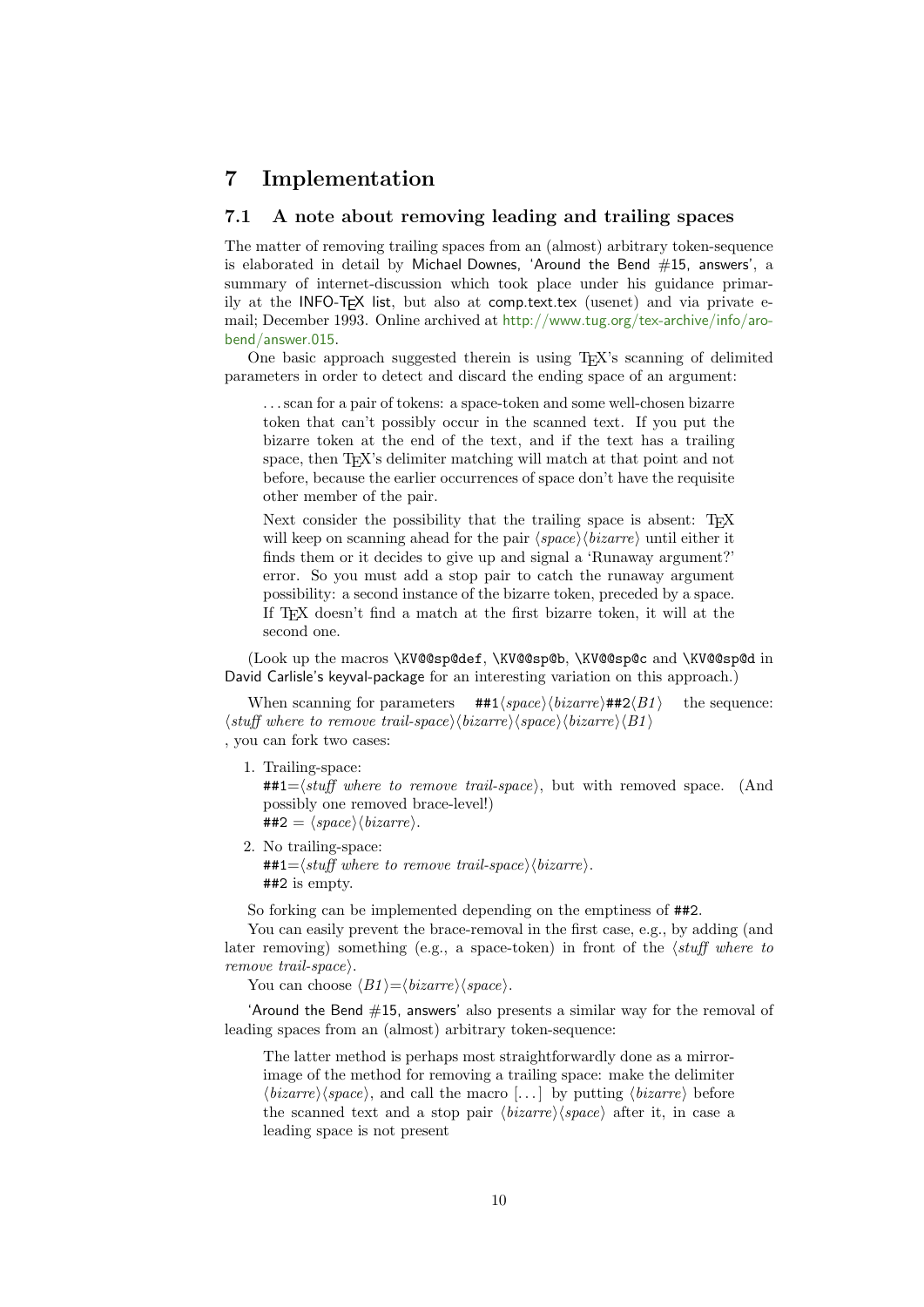<span id="page-10-1"></span>When scanning for parameters  $\#41\langle bizarre\rangle$  /space)  $\#42\langle B2\rangle$  the sequence:  $\langle bizarre \rangle \langle stuff \ where \ to \ remove \ lead-space \rangle \langle bizarre \rangle \langle space \rangle \langle B2 \rangle$ , you can fork two cases:

1. Leading space:

```
\texttt{#1}=\text{is empty.}
```
 $\#2 = \langle \textit{stuff where to remove lead-space} \rangle \langle \textit{bizarre} \rangle \langle \textit{space} \rangle$  (but with a leadingspace removed from  $\langle \textit{stuff} \textit{where to remove lead-space} \rangle$ .

2. No leading space:  $\#41=\langle bizarre\rangle\langle stuff\ where\ to\ remove\ lead-space\rangle.$ ##2 is empty.

Thus forking can be implemented depending on the emptiness of either of the two arguments.

You can choose  $\langle B2 \rangle = \langle bizarre \rangle \langle bizarre \rangle$ .

### <span id="page-10-0"></span>7.2 Flow of work

Both  $\{\text{prefix}\}$ eachlabelcase and  $\{\text{prefix}\}$ lotlabelcase iterate on (e.g., comma-) separated lists:

- 1. The list is passed as an argument to the user-macro.
- 2. The list is passed from the user-macro to  $\sqrt{prefix}/$ lc@iterate whereby a leading  $\langle space \rangle$  is added for brace-removal-protection.
- 3.  $\langle \langle prefix \rangle$  lc@iterate recursively iterates on the list-items until the item  $\langle space \rangle$ \@nil occurs:
	- a) The item will be passed to  $\langle \langle prefix \rangle$ lc@remtrailspace. Here trailing  $\langle space \rangle$  is removed recursively. If after removing trailing-space the result is empty, you can conclude that everything (incl the previously inserted "brace-removal-protection- $\langle space \rangle$ " was removed as either the item was empty or consisted of a sequence of  $\langle space \rangle$ . If the result does not imply an empty item, it will be passed to
	- b)  $\{\text{prefix}\}$  is  $\text{center}$  and  $\text{degree}\}$  (also the previously inserted one) is removed recursively. After that  $\langle \langle prefix \rangle$ lc@remleadspace passes the item to the macro
	- c) \@tempa for further processing. \@tempa at this stage will be locally defined within the user-macro. *\@tempa initiates the actual work which* (hopefully!) results in adding the appropriate action-sequence to the queue which is represented by \@temptokena.
	- d) Before processing the next item in the next iteration-round, a leading  $\langle space \rangle$  for brace-removal-protection will be added in front of the remaining list by  $\langle \langle prefix \rangle$ lc@iterate.
- 4. After iterating the list within the user-macro, the routine \lc@macrodefiner will check for the user-macro's optional argument and, in case that it is present, modify the action-queue-register, so that, when "flushing" it, a macro will be produced instead of queue-execution.
- 5. The final step within the user-macro is "flushing" the action-queue-register.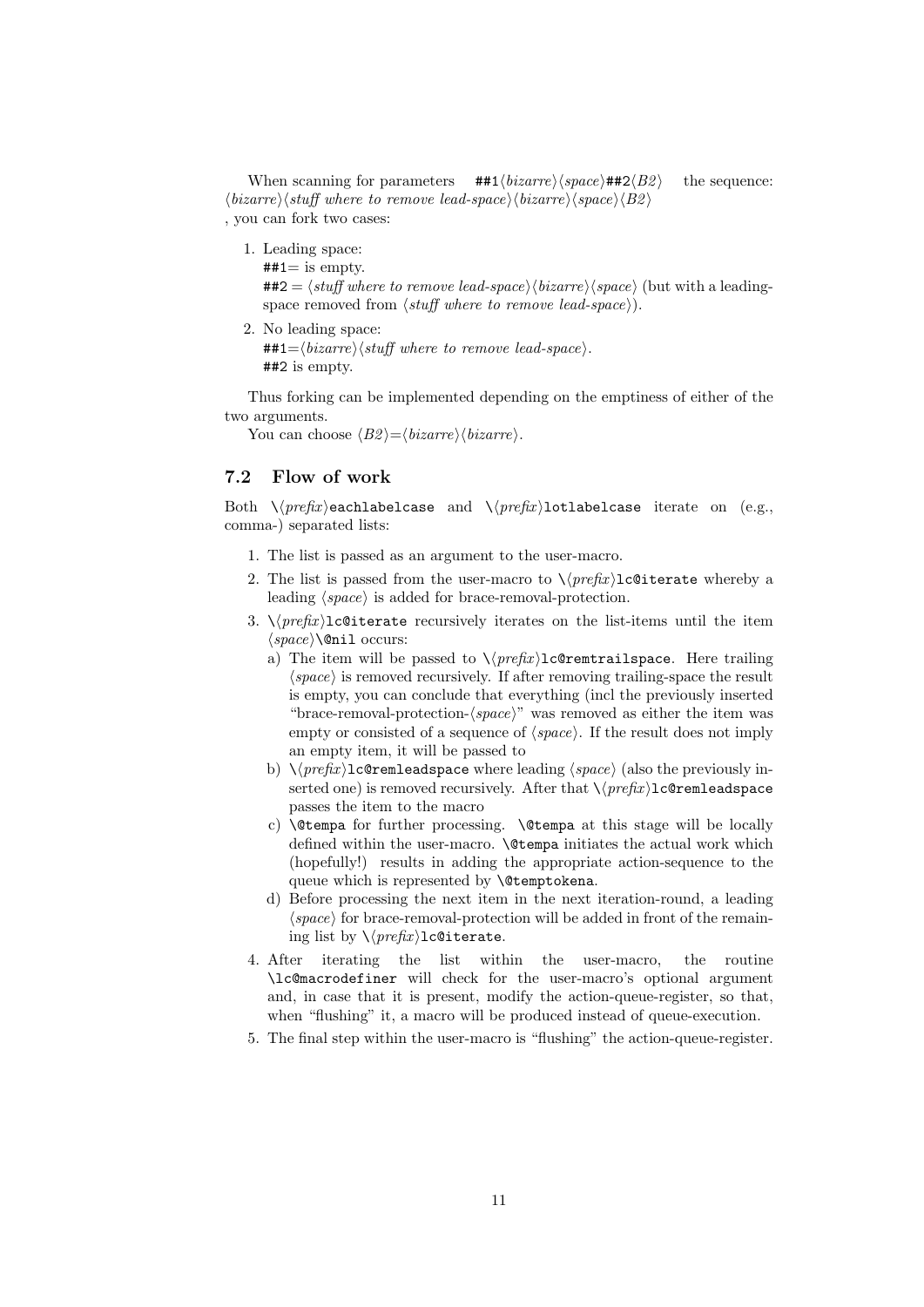### <span id="page-11-1"></span><span id="page-11-0"></span>7.3 Code

\DefineLabelcase \DefineLabelcase is used for providing parameters during the definition of the macros  $\langle \langle prefix \rangle$ eachlabelcase,  $\langle \langle prefix \rangle$ lotlabelcase (user),

 $\setminus \langle \mathit{prefix} \rangle$ lc@iterate,  $\setminus \langle \mathit{prefix} \rangle$ lc@remtrailspace,

 $\setminus$ (*prefix*)**lc@remleadspace** (internal).

Parameters are:  $\#1=\langle space \rangle$ ;  $\#2=\langle delimeter \rangle$ ;  $\#3=\langle prefix \rangle$ ;  $\#4=\langle global-indication \rangle$ .

Defining of \DefineLabelcase takes place within a group, so that after closing the group it gets discarded. Package-options will also be evaluated within that group, right after defining \DefineLabelcase. By the option DefineLabelcase, \DefineLabelcase can be "globalized" before closing the group:

<span id="page-11-7"></span>1 \begingroup

```
2 \DeclareOption{DefineLabelcase}%
```

```
3 {\global\let\DefineLabelcase\DefineLabelcase}%
```
4 \newcommand\DefineLabelcase[4]{%

 $\hbox{\tt \char'4}$ lc@remtrailspace It is assured that  $\hbox{\tt \char'4}$  does not occur in the top-level of the  $\hbox{\tt \char'4}$  where to remove trail-space), for  $\langle\text{delimiter}\rangle$  is used in the list for separating the single items of  $\langle$ *stuff where to remove trail-space* $\rangle$  from each other. Therefore you can choose  $\langle bizarre \rangle = \langle delimiter \rangle$  and  $\langle B1 \rangle = \langle bizarre \rangle$  (space)= $\langle delimiter \rangle$  (space):

- <span id="page-11-2"></span>5 \expandafter\@ifdefinable\csname#3lc@remtrailspace\endcsname{%
- 6 \expandafter\long
- 7 \expandafter\def

```
8 \csname#3lc@remtrailspace\endcsname##1#1#2##2#2#1{%
```
Above was said that forking can take place depending on emptiness of the second argument. The arguments come from the items of the comma-separated list—thus they might contain macro-definitions and/or unbalanced \if...\else...\ficonstructs. So put the second argument into a macro \@tempa by means of a token-register in order to prevent errors related to parameter-numbering:

<span id="page-11-4"></span>

| 9  | \begingroup               |
|----|---------------------------|
| 10 | $\text{toks@{##2}\%$      |
| 11 | \edef\@tempa{\the\toks@}% |

When forking takes place, the content of the arguments might—when placed into the corresponding \if- or \else-branches directly—erroneously match up those constructs. In order to prevent this, the action related to the different branches is handled by means of **\@firstoftwo** and **\@secondoftwo** which get expanded when "choosing the forking-route" is already accomplished:

```
12 \expandafter\endgroup
13 \ifx\@tempa\@empty
14 \expandafter\@firstoftwo
15 \else
16 \expandafter\@secondoftwo
17 \fi
```
The appropriate action in case of no more trailing  $\langle space \rangle$  is checking if the item is not empty and if so, initiating the removal of leading  $\langle space \rangle$ . In this case ##1 is terminated by  $\langle bizarre \rangle$ . If the item is empty, the leading  $\langle space \rangle$  inserted by the iterator for brace-protection is also removed so that ##1 equals  $\langle bizarre \rangle$ . If the item is not empty, start leading- $\langle space \rangle$ -removal, but add only  $\langle space \rangle \langle B2 \rangle$  at the end instead of  $\langle bizarre \rangle \langle space \rangle \langle B2 \rangle$ —above was said that  $\langle B2 \rangle = \langle bizarre \rangle \langle bizarre \rangle = \langle delimiter \rangle \langle delimiter \rangle$  in  $\langle prefix \rangle$ lc@remleadspace:

```
18
19 {\toks@{##1}\edef\@tempa{\the\toks@}%
```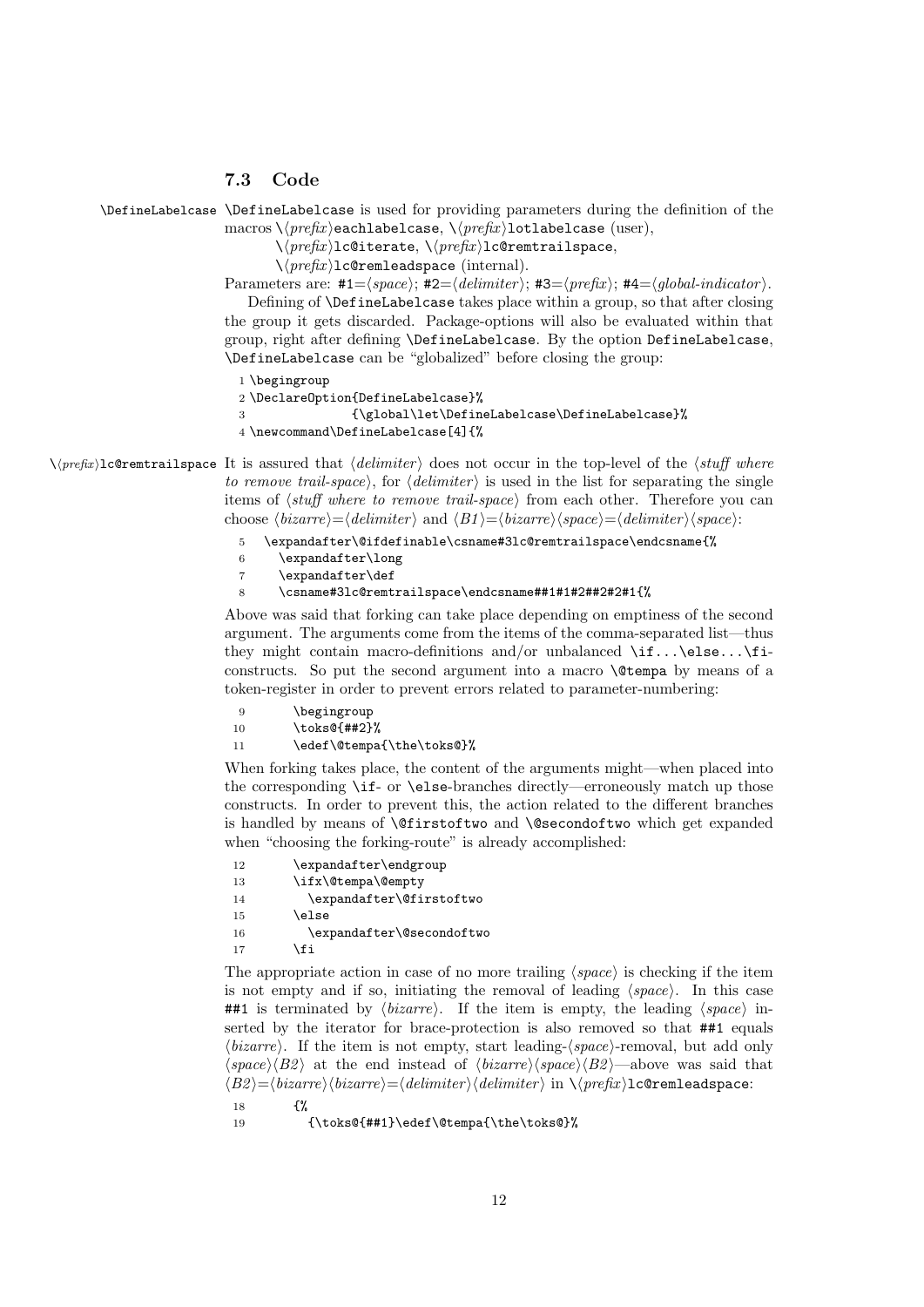<span id="page-12-12"></span><span id="page-12-8"></span><span id="page-12-0"></span>20 \toks@{#2}\edef\@tempb{\the\toks@}% 21 \expandafter}% 22 \ifx\@tempa\@tempb 23 \expandafter\@gobble  $24$   $\text{le}$ 25 \expandafter\@firstofone 26  $\overline{\text{1}}$ 27 {\csname#3lc@remleadspace\endcsname#2##1#1#2#2}% 28 }%

<span id="page-12-3"></span>The appropriate action in case of trailing  $\langle space \rangle$  is checking and possibly removing more thereof:

<span id="page-12-7"></span>29 {\csname#3lc@remtrailspace\endcsname##1#2#1#2#2#1}%

 $30 \frac{19}{2}$ 

31 }%

 $\hbar$  / $\phi$ refix)lc@remleadspace  $\hbar$  ilc@remleadspace is similar to  $\hbar$ / $\phi$ refix)lc@remtrailspace, but with  $\langle B2 \rangle = \langle bizarre \rangle \langle bizarre \rangle = \langle delimiter \rangle \langle delimiter \rangle$ :

- <span id="page-12-4"></span>32 \expandafter\@ifdefinable\csname#3lc@remleadspace\endcsname{%
- 33 \expandafter\long
- 34 \expandafter\def
- <span id="page-12-5"></span>35 \csname#3lc@remleadspace\endcsname##1#2#1##2#2#2{%

Above was said that forking can take place e.g., depending on emptiness of the first argument. Arguments still come from the list-items, so let's use token-registers for the same reasons as in  $\langle \langle prefix \rangle$ lc@remtrailspace:

- 36 \begingroup
- 37 \toks@{##1}%
- <span id="page-12-9"></span>38 \edef\@tempa{\the\toks@}%

The single list-items might still contain macro-definitions, \if-forking and the like, therefore again choose the forking-route in terms of \@firstoftwo and \@secondoftwo:

<span id="page-12-10"></span>

| 39 | \expandafter\endgroup     |  |
|----|---------------------------|--|
| 40 | \ifx\@tempa\@empty        |  |
| 41 | \expandafter\@firstoftwo  |  |
| 42 | \else                     |  |
| 43 | \expandafter\@secondoftwo |  |
| 44 | \fi                       |  |

The appropriate action in case of leading  $\langle space \rangle$  is checking and possibly removing more thereof:

```
45 {\csname#3lc@remleadspace\endcsname#2##2#2#2}%
```
In case of no more leading  $\langle space \rangle$ , the actual work, which is defined in user-macro's \@tempa, can be done:

```
46 {\@tempa##1#2}%
```
- 47 }%
- 48 }%

 $\hbar p$  is interate  $\hbar p$  is interated iterates on arguments which are delimited by  $\hbar p$  interfact.

```
49 \expandafter\@ifdefinable\csname#3lc@iterate\endcsname{%
```
- 50 \expandafter\long
- 51 \expandafter\def
- <span id="page-12-2"></span>52 \csname#3lc@iterate\endcsname##1#2{%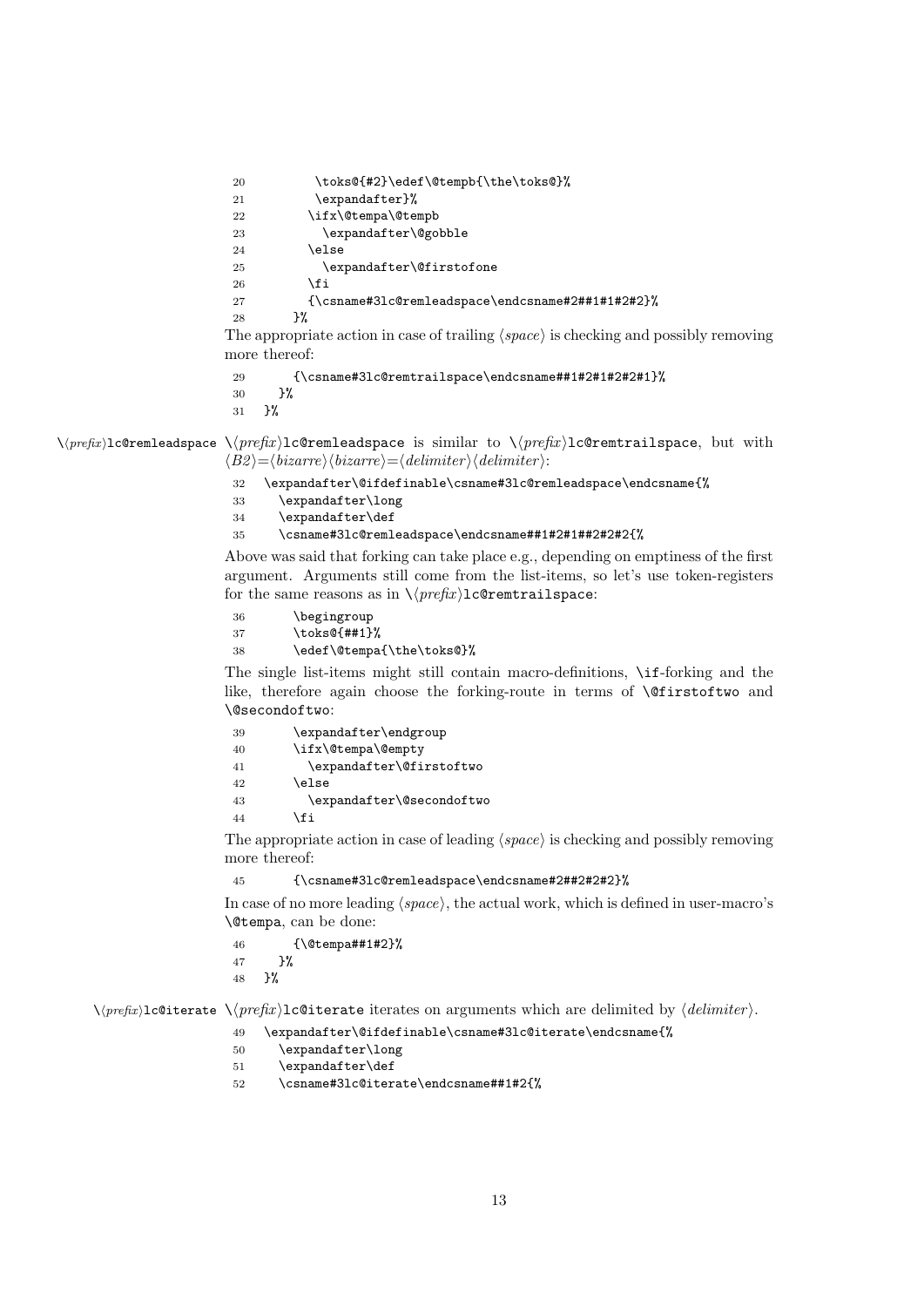<span id="page-13-0"></span>Make locally available the arguments as macros:

```
\@tempa=current argument
```
\@tempb=recursion-stop-item:

<span id="page-13-5"></span>

| 53 | \begingroup               |
|----|---------------------------|
| 54 | \toks@{##1}%              |
| 55 | \edef\@tempa{\the\toks@}% |
| 56 | \toks@f#1\@nil}%          |
| 57 | \edef\@tempb{\the\toks@}% |

<span id="page-13-8"></span>End the group and test if the current argument equals the recursion-stop-item:

<span id="page-13-6"></span>

| 58 | \expandafter\endgroup\ifx\@tempa\@tempb |
|----|-----------------------------------------|
| 59 | \expandafter\@gobble                    |
| 60 | \else                                   |
| 61 | \expandafter\@firstofone                |
| 62 | fi                                      |

If not: Start trailing-space-removal. . . , then continue iterating the list and hereby add a preceding  $\langle space \rangle$  to the next item for brace-protection during trailing- $\langle space \rangle$ -removal in the next run:

<span id="page-13-4"></span><span id="page-13-3"></span>

| 63 |    |                                                   |
|----|----|---------------------------------------------------|
| 64 |    | \csname#31c@remtrailspace\endcsname##1#2#1#2#2#1% |
| 65 |    | \csname#31c@iterate\endcsname#1%                  |
| 66 | ጉ% |                                                   |
| 67 |    |                                                   |
| 68 |    |                                                   |

 $\hbar p$ eachlabelcase  $\hbar p$ eachlabelcase's optional argument is the possibly-to-be-defined controlsequence. The mandatory-argument contains the argument-triplet-list.

```
69 \expandafter\@ifdefinable\csname#3eachlabelcase\endcsname{%
70 \expandafter\DeclareRobustCommand
```

```
71 \csname#3eachlabelcase\endcsname[2][]{%
```
Locally define  $\text{Setempa}$ —it is called by  $\langle \text{prefix} \rangle$ lc@remleadspace for working on a list-item when all surrounding  $\langle space \rangle$  has been removed:

{%

The stuff that results from  $\langle space \rangle$ -removing is surrounded by  $\langle\text{delimiter} \rangle$ . It cannot be processed at this place, as first the triplet needs to be split into its components by \@tempb:

<span id="page-13-9"></span><span id="page-13-7"></span>

| -73 | \long\def\@tempa#2####1#2{% |
|-----|-----------------------------|
| 74  | \@tempb####1#2#1#2#2%       |
| -75 | ን%                          |

 $\text{Uetempb}$  is used for splitting the triplet and removing  $\langle space \rangle$  between the triplet's components. In this process it redefines itself several times. In case that no label is defined the name thereof corresponds to the first component, add the third component to \@temptokena, otherwise add the second:

<span id="page-13-11"></span><span id="page-13-10"></span>

| 76 | \long\def\@tempb####1{%                       |
|----|-----------------------------------------------|
| 77 | \begingroup                                   |
| 78 | \long\def\@tempb########1########2########3{% |
| 79 | \expandafter\expandafter                      |
| 80 | \expandafter\endgroup                         |
| 81 | \expandafter\ifx                              |
| 82 | \csname r@########1\endcsname\relax           |
| 83 | \expandafter\@firstoftwo                      |
| 84 | \else                                         |
| 85 | \expandafter\@secondoftwo                     |
|    |                                               |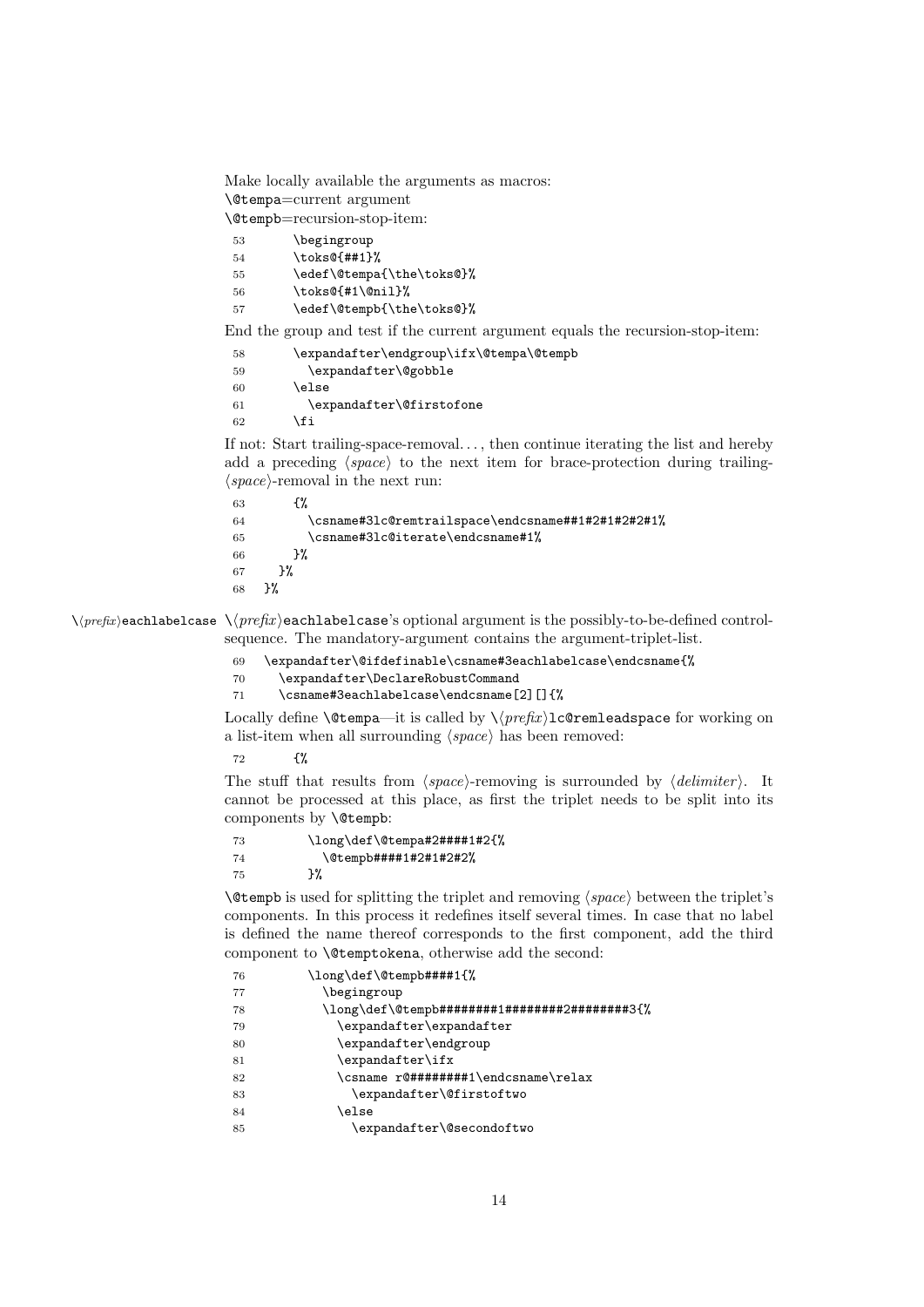<span id="page-14-14"></span><span id="page-14-13"></span><span id="page-14-12"></span><span id="page-14-11"></span><span id="page-14-10"></span><span id="page-14-9"></span><span id="page-14-8"></span><span id="page-14-7"></span><span id="page-14-6"></span><span id="page-14-5"></span><span id="page-14-4"></span><span id="page-14-3"></span><span id="page-14-2"></span><span id="page-14-1"></span><span id="page-14-0"></span>

| \fi<br>86                                                                                                                                                  |
|------------------------------------------------------------------------------------------------------------------------------------------------------------|
| {\@temptokena\expandafter{\the\@temptokena########3}}%<br>87                                                                                               |
| {\@temptokena\expandafter{\the\@temptokena########2}}%<br>88                                                                                               |
| }%<br>89                                                                                                                                                   |
| \begingroup<br>90                                                                                                                                          |
| \toks@{}%<br>91                                                                                                                                            |
| \long\def\@tempb#########1{%<br>92                                                                                                                         |
| \long\def\@tempa#2################1#2{%<br>93                                                                                                              |
| \toks@\expandafter{\the\toks@{################1}}%<br>94                                                                                                   |
| \expandafter\endgroup\expandafter\@tempb\the\toks@<br>95<br>}%                                                                                             |
| 96<br>\toks@\expandafter{\the\toks@{########1}}%<br>97                                                                                                     |
| \csname#31c@remleadspace\endcsname#2%<br>98                                                                                                                |
| }%<br>99                                                                                                                                                   |
| \toks@{{####1}}\csname#31c@remleadspace\endcsname#2%<br>100                                                                                                |
| $\frac{1}{2}$ %<br>101                                                                                                                                     |
| Let's clear the register where the action-queue is accumulated:                                                                                            |
| \@temptokena{}%<br>102                                                                                                                                     |
| Let's iterate on the list:                                                                                                                                 |
| \csname#31c@iterate\endcsname#1##2#2\@nil#2%<br>103                                                                                                        |
|                                                                                                                                                            |
| In case that the optional argument is specified, the routine \locemacrodefiner                                                                             |
| will modify the register to define a macro:                                                                                                                |
| \lc@macrodefiner{##1}%<br>104                                                                                                                              |
| Close the group and "flush" the register:                                                                                                                  |
| \expandafter}\the\@temptokena<br>105                                                                                                                       |
| }%<br>106                                                                                                                                                  |
| }%<br>107                                                                                                                                                  |
| $\setminus \langle prefix \rangle$ lotlabelcase $\setminus \langle prefix \rangle$ lotlabelcase's optional argument is the possibly-to-be-defined control- |
| sequence. The five mandatory-arguments contain the label-list and the actions                                                                              |
| that shall take place in the cases: All of the labels are defined $/$ none are defined $/$                                                                 |
| just some are defined / list is empty:                                                                                                                     |
|                                                                                                                                                            |
| \expandafter\@ifdefinable\csname#3lotlabelcase\endcsname{%<br>108<br>\expandafter\DeclareRobustCommand<br>109                                              |
| \csname#31ot1abe1case\endcsname[6][]{%<br>110                                                                                                              |
|                                                                                                                                                            |
| Locally define $\setminus$ tempa—it is called by $\setminus \langle prefix \rangle$ lc Cremleadspace for working on                                        |
| a list-item when all surrounding $\langle space \rangle$ has been removed:                                                                                 |
| ₹%<br>111                                                                                                                                                  |
| \long\def\@tempa#2####1#2{%<br>112                                                                                                                         |
| The list item is a label. In case that it is undefined, have the helper-macro <b>\@tempb</b>                                                               |
|                                                                                                                                                            |
| defined/switched to <b>\relax</b> , otherwise do the same but use <b>\@tempc</b> instead:                                                                  |
| {\expandafter\expandafter\expandafter}\expandafter<br>113                                                                                                  |
| \ifx\csname r@####1\endcsname\relax<br>114                                                                                                                 |
| \let\@tempb\relax<br>115                                                                                                                                   |
| \else<br>116                                                                                                                                               |
| \let\@tempc\relax<br>117                                                                                                                                   |
| \fi<br>118                                                                                                                                                 |
| }‰<br>119                                                                                                                                                  |
| Define <i>\@tempb</i> and <i>\@tempc</i> to empty. They may be "switched" to <i>\relax</i> when                                                            |
| <b>\@tempa</b> is called during iteration.                                                                                                                 |
| \def\@tempb{}%<br>120                                                                                                                                      |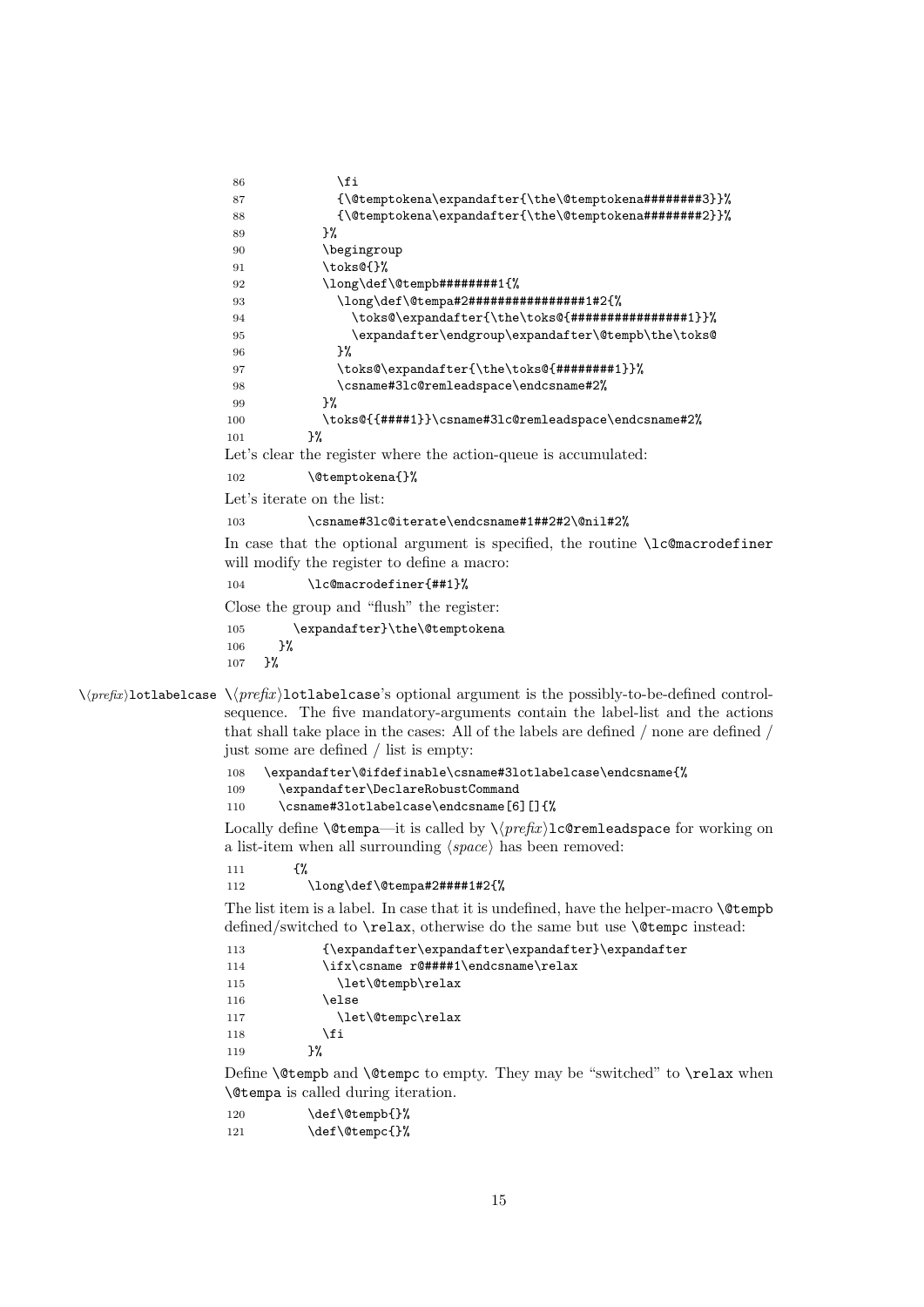Let's iterate on the list:

#### <span id="page-15-2"></span>122 \csname#3lc@iterate\endcsname#1##2#2\@nil#2%

Assign the register according to the label-defining-cases which are now represented by the definitions of \@tempb and \@tempc which are defined either \relax or empty:

<span id="page-15-15"></span><span id="page-15-14"></span><span id="page-15-13"></span>

| 123 | \ifx\@tempb\@empty |
|-----|--------------------|
| 124 | \ifx\@tempc\@empty |
| 125 | \@temptokena{##6}% |
| 126 | \else              |
| 127 | \@temptokena{##3}% |
| 128 | \fi                |
| 129 | \else              |
| 130 | \ifx\@tempc\@empty |
| 131 | \@temptokena{##4}% |
| 132 | \else              |
| 133 | \@temptokena{##5}% |
| 134 | \fi                |
| 135 | fi                 |

In case that the optional argument is specified, the routine \lc@macrodefiner will modify the register to define a macro:

<span id="page-15-16"></span>136 \lc@macrodefiner{##1}%

Close the group and "flush" the register:

```
137 \expandafter}\the\@temptokena
138 }%
139 }%
```
If the  $\langle global-indication \rangle$ -argument equals  $\lambda$ global, the above definitions need to be made  $\gtrsim 140$   $\qtrsim 120$   $\qtrsim 140$ 

<span id="page-15-12"></span><span id="page-15-11"></span><span id="page-15-8"></span><span id="page-15-7"></span><span id="page-15-6"></span><span id="page-15-5"></span><span id="page-15-4"></span><span id="page-15-3"></span>

| 140        | {\toks@{#4}\edef\@tempa{\the\toks@}\def\@tempb{\global}\expandafter}% |
|------------|-----------------------------------------------------------------------|
| 141        | \ifx\@tempa\@tempb                                                    |
| 142        | \expandafter\global\expandafter\let                                   |
| 143        | \csname#31c@remtrailspace\expandafter\endcsname                       |
| 144        | \csname#31c@remtrailspace\endcsname                                   |
| 145        | \expandafter\global\expandafter\let                                   |
| 146        | \csname#31c@remleadspace\expandafter\endcsname                        |
| 147        | \csname#31c@remleadspace\endcsname                                    |
| 148        | \expandafter\global\expandafter\let                                   |
| 149        | \csname#31c@iterate\expandafter\endcsname                             |
| 150        | \csname#31c@iterate\endcsname                                         |
| 151        | \expandafter\global\expandafter\let                                   |
| 152        | \csname#3eachlabelcase\expandafter\endcsname                          |
| 153        | \csname#3eachlabelcase\endcsname                                      |
| 154        | \expandafter\global\expandafter\let                                   |
| 155        | \csname#31ot1abe1ase\expandafter\endcsname                            |
| 156        | \csname#31ot1abe1case\endcsname                                       |
| 157        | <b>\fi</b>                                                            |
|            | Now the definition of <b>\DefineLabelcase</b> is complete:            |
| $158 \}$ % |                                                                       |
|            |                                                                       |

<span id="page-15-10"></span><span id="page-15-9"></span><span id="page-15-1"></span><span id="page-15-0"></span>Remember that a group was started for performing \DefineLabelcase's definition and that \DefineLabelcase will be gone when that group gets closed unless some "globalizing" takes place before. So this is the time for checking if \DefineLabelcase shall be available to the user and in this case for making it global: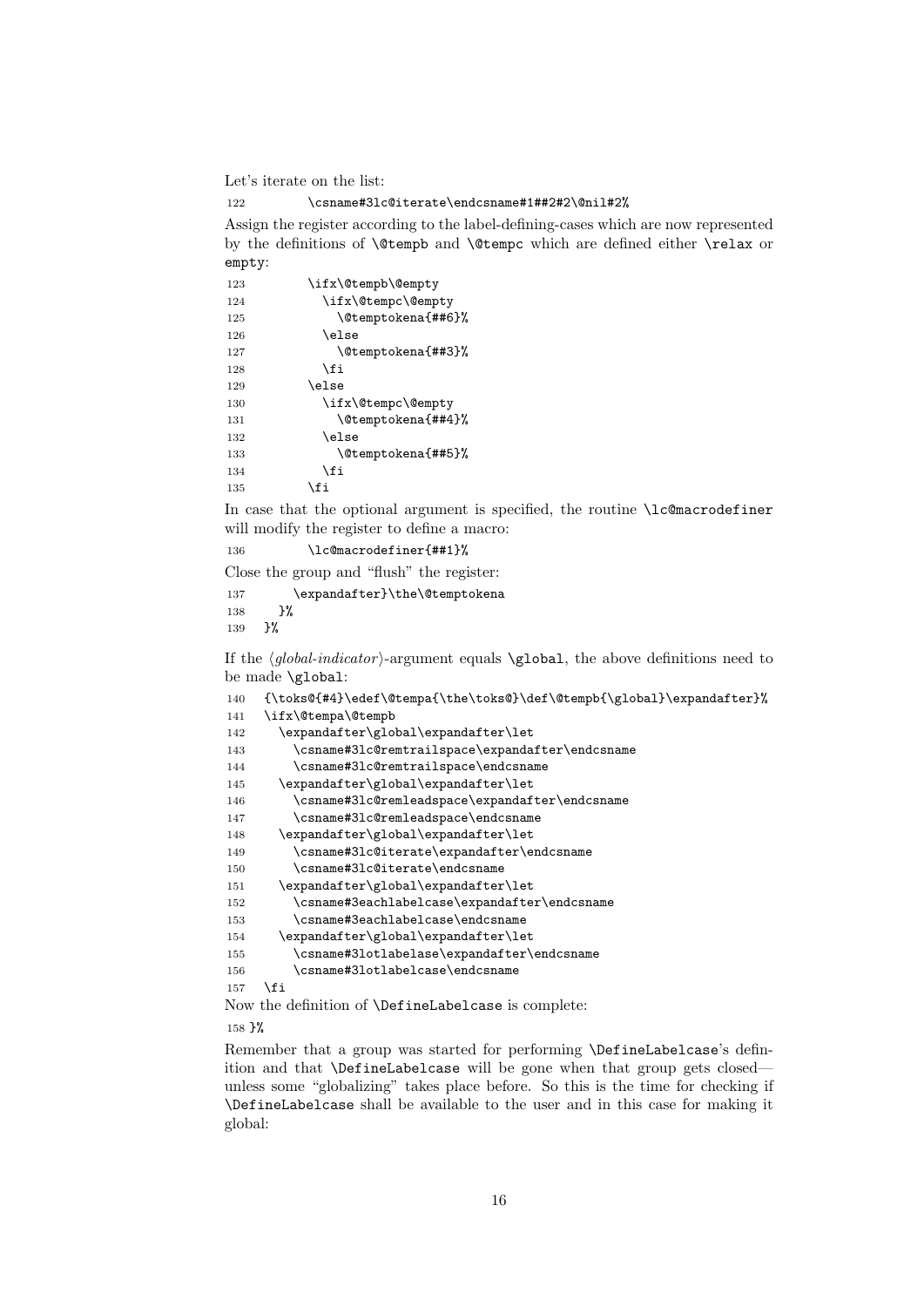<span id="page-16-0"></span>159 \ProcessOptions\relax

<span id="page-16-3"></span>Now the group which was started for defining \DefineLabelcase can be closed right after using it for defining the basic-usage-macros: 160 \expandafter\endgroup\DefineLabelcase{ ${}_{\iota}$ }{,}{}{\global}%

\lc@macrodefiner There is still the routine left which is applied by the user-macros for having the action-queue-register modified, so that when "flushing" it, a macro will be produced instead of queue-execution. \lc@macrodefiner takes as its argument the optional argument of a user-macro. In case that the argument is not empty, the action-queue-register is modified, so that "flushing" it yields the attempt of defining a macro from the argument which expands to the former content of the register:

```
161 \newcommand\lc@macrodefiner[1]{%
162 {\def\@tempa{#1}\expandafter}%
163 \ifx\@tempa\@empty
164 \else
165 \@temptokena\expandafter{%
166 \expandafter\begingroup
167 \expandafter\toks@
168 \expandafter\expandafter
169 \expandafter {%
170 \expandafter\expandafter
171 \expandafter \@temptokena
172 \expandafter\expandafter
173 \expandafter {%
174 \expandafter\the
175 \expandafter\@temptokena
176 \expandafter}%
177 \expandafter}%
178 \expandafter\@temptokena
179 \expandafter{%
180 \expandafter\@temptokena
181 \expandafter{%
182 \the\@temptokena}%
183 \@ifdefinable#1{\edef#1{\the\@temptokena}}}%
184 \expandafter\endgroup
185 \the\expandafter\@temptokena
186 \the\toks@
187 }%
188 \fi
189 }%
```